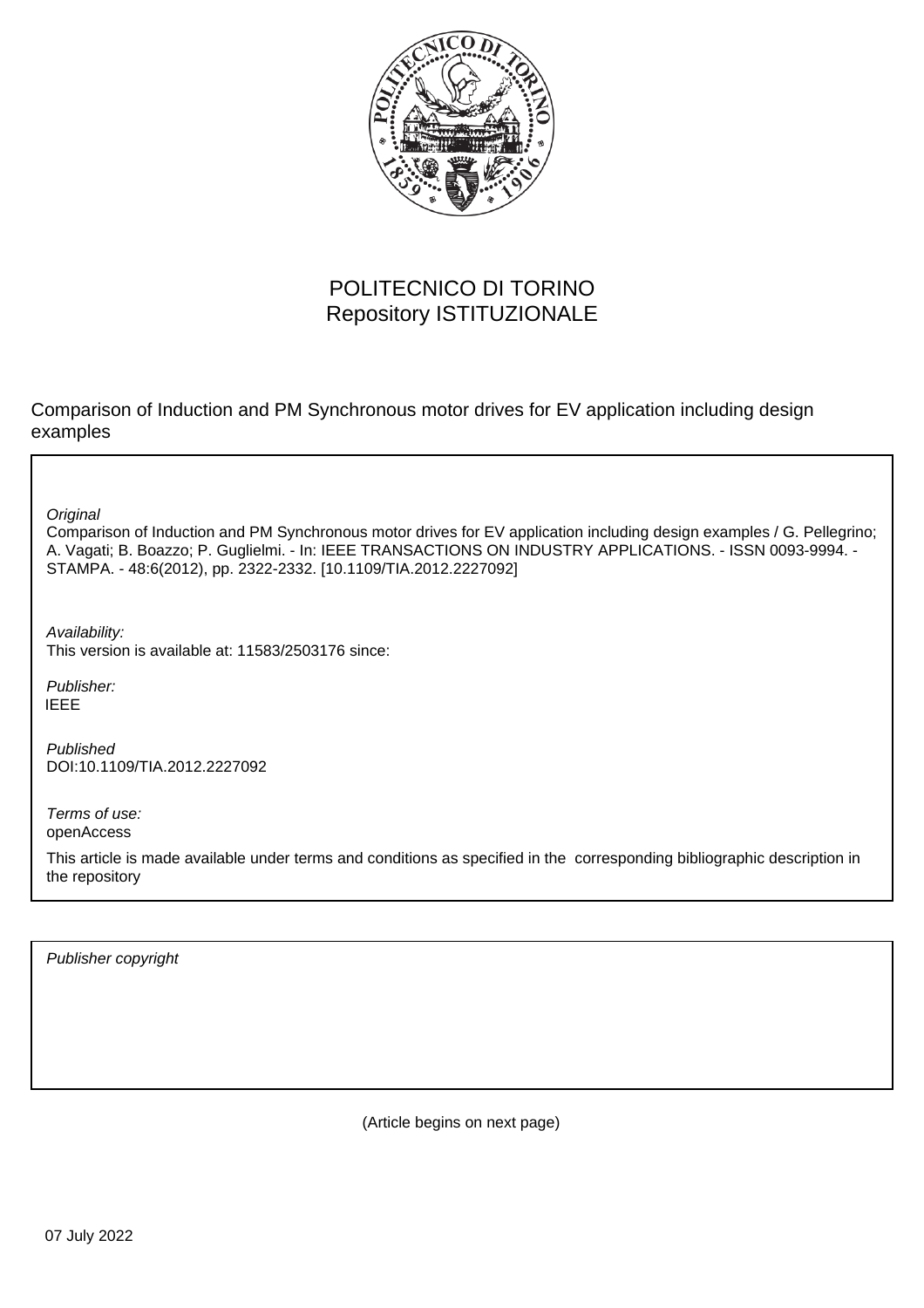# Comparison of Induction and PM Synchronous motor drives for EV application including design examples

Gianmario Pellegrino, Alfredo Vagati, Barbara Boazzo and Paolo Guglielmi

Politecnico di Torino, Corso Duca degli Abruzzi 24, Torino, 10129 Italy

gianmario.pellegrino@polito.it

*Abstract* **-- Three different motor drives for electric traction are compared, in terms of output power and efficiency at same stack dimensions and inverter size. Induction motor, surface mounted permanent magnet (SPM) and interior permanent magnet (IPM) synchronous motor drives are investigated, with reference to a common vehicle specification. The induction motor is penalized by the cage loss but it is less expensive and inherently safe in case of inverter unwilled turn-off due to natural de-excitation. The SPM motor has a simple construction and shorter end-connections, but it is penalized by eddy current loss at high speed, has a very limited transient overload power and has a high uncontrolled generator voltage. The IPM motor shows the better performance compromise, but it might be the more complicated to be manufactured. Analytical relationships are first introduced and then validated on three example designs, Finite-Element calculated, accounting for core saturation, harmonic losses, the effects of skewing and operating temperature. The merits and limitations of the three solutions are quantified comprehensively and summarized by calculation of the energy consumption over the standard NEDC driving cycle.**

*Index Terms -- Permanent magnet machines, Variable Speed Drives, Synchronous Motor Drives, Induction Motor Drives, Traction Motor Drives, Electric Machine Design Comparison.* 

#### I. INTRODUCTION

State of the art drive trains for Electric Vehicles (EVs) are often equipped with induction motors (IM) or permanent magnet (PM) synchronous motors [1,2]. IM drives are adopted for their ruggedness and universal availability. Also on the control side, field-oriented vector control of IMs is considered a standard, industrially. Moreover, IMs are naturally de-excited in case of inverter fault and this is very welcome among car manufacturers, for safety reasons.

Permanent Magnet motor drives are considered to have a higher torque density and efficiency, with respect to IMs. Among PM motors, both surface-mounted PM (SPM) and interior PM (IPM) types are adopted for traction [3]. SPM motors for traction have concentrated stator coils [4], that is very short end connections and an easier stator construction. They suffer from eddy current loss in the PMs at high speed and need structural sleeves for PM retention. Arc magnets such as the ones in Fig. 1c can be a problem industrial-wise, but different rotor solutions are possible, also contributing to mitigate PM loss [18]. IPM motors require rotors with multiple flux barriers for having a high saliency, such as the one in Fig. 1b, that might look complicated industrial-wise. However the high saliency is synonymous of a much larger overload torque over the entire speed range [5], a safer backemf in uncontrolled generator operation [6] and little sensitivity to PM temperature.

Synchronous PM drives of both types require a custom control algorithm, when flux-weakening operation is required over a wide speed range, as it is the case of traction. The motor magnetic model must be consistently identified for accurate control, with the experimental identification tests that are considered cumbersome if compared to the standard ones, usual for IMs. The recent issue of the rare-earth magnets price volatility is seriously questioning the adoption of PM motor drives [7]. In this scenario, multi-layer IPM motors are more suitable for replacing the rare-earth magnets with cheaper ferrite magnets, at least in some cases [9], while SPM and single layer IPMs are not.

The comparison between IM, SPM and IPM motor drives for EVs is proposed, at a given vehicle specification and with the three motors having the same outer dimensions of the



Figure 1. Induction motor, Interior PM motor and Surface mounted PM motor under investigation.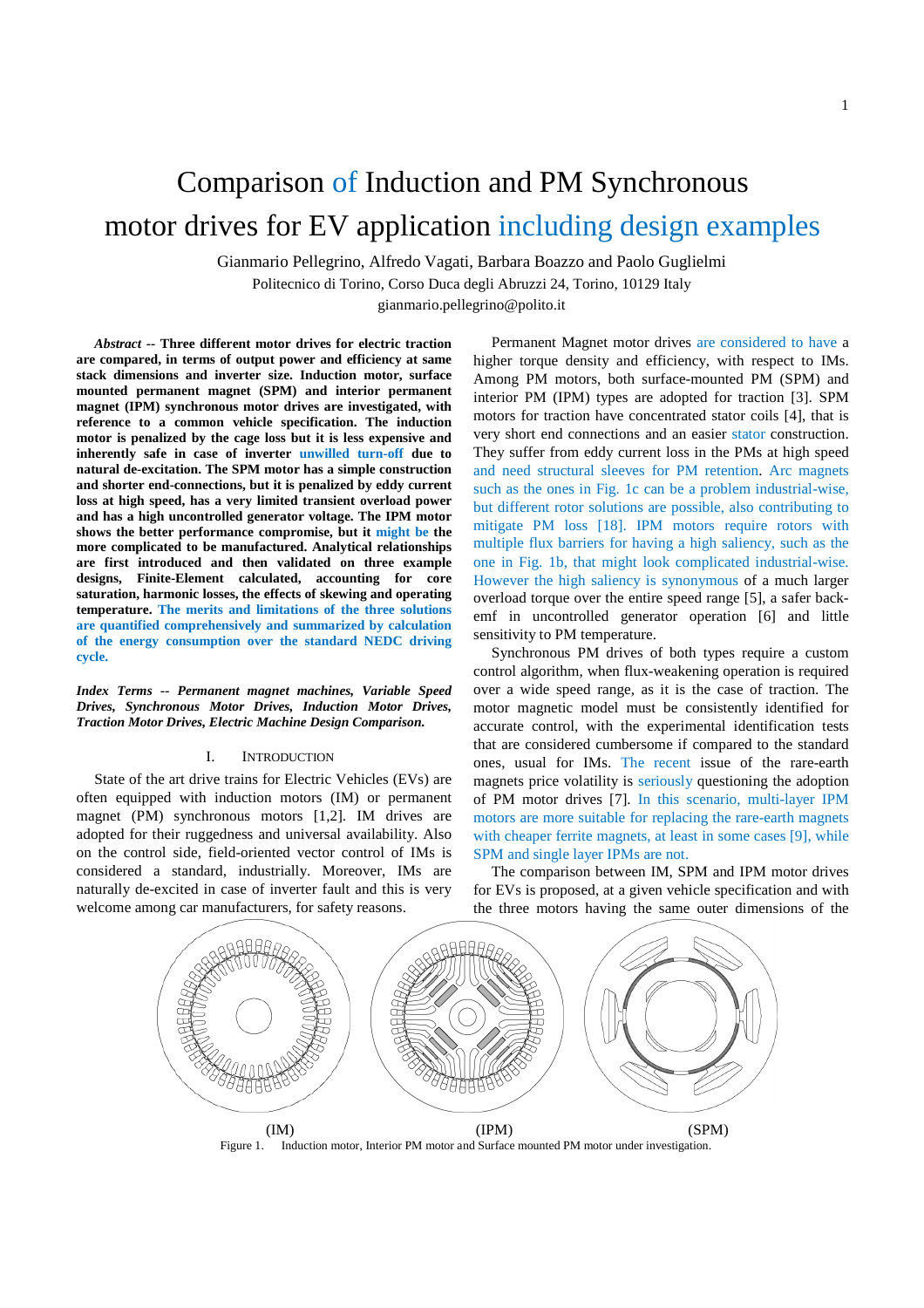active parts (stack diameter and length) and the same inverter size (maximum voltage and current). The paper extends the comparison of [5] to include the asynchronous motor, giving further insights on aspects such as skewing and PM temperature.

Three example motors are designed and FEA characterized. Their laminations are represented in Fig. 1. Unfortunately, it was not possible to build and test three prototypes to be experimentally compared. However, finite element simulation can still be considered a consistent instrument of virtual prototyping of electrical machines, accepted industrial-wise, as documented in the literature [12,20,21], also for loss evaluation [22].

#### II. TERMS OF THE COMPARISON

#### *A. Vehicle specification*

As summarized in Fig. 2, EVs require a constant-torque operating region at low speed for starting and up-hill march and then a constant power speed range at higher vehicle speed. The continuous power at maximum speed  $P_1$ determines the maximum speed of the vehicle on flat (*F* red square, for *Flat*). The continuous stall torque  $T<sub>1</sub>$  determines the maximum slope that the vehicle can climb continuously (*U* red square, for *Uphill*). Transient overload torque and power are limited by the inverter current rating  $(i_0)$ , and the combination of voltage and current limits  $(v_0, i_0)$ , respectively. The typical areas of urban and extra-urban operations are also evidenced in Fig. 2, that will be calculated according to the NEDC driving cycle for the final designs of section VII. ECE15 and EUDC in Fig. 2 indicate urban and extra-urban, according to the NEDC standard [23]. Detailed vehicle specifications are reported in the Appendix.



Figure 2. Example of target specification for an electric vehicle.

#### *B. Common data and goals of the comparison*

The torque versus speed profiles of Fig. 2 are indicative but not mandatory, except for point *F*: the three drives under comparison must comply with *the basic requirement of*  *giving the same maximum vehicle speed*, that is giving the same continuous power at the maximum motor speed of 12000 rpm. All the other parameters evidenced in Fig. 2 are matter of the comparison: continuous torque at point *U*, maximum overload torque at given inverter current, transient overload, efficiency over the whole operation area and in the preferred maximum efficiency area. The stack outside diameter, stack length and airgap length are the same for the three motors, as well as the same liquid cooling setup. It is assumed that the stator windings are at 130 °C in continuous operation, the PMs are at 150 $\degree$ C and the rotor of the IM at 180 °C. The inverter voltage and current are set to  $v_0 = 173$ Vpk, phase voltage, corresponding to a 300 V dc-link and  $i_0$  = 360 Apk phase current.

#### III. INDUCTION MOTOR DRIVE

#### *A. Motor model in the rotor field oriented frame*

The *dq* reference frame, synchronous to the rotor flux is considered. In this frame, the stator flux vector components, at steady-state, become:

$$
\begin{cases} \lambda_{sd} = L_s \cdot i_{sd} \\ \lambda_{sq} = \sigma \cdot L_s \cdot i_{sq} \end{cases} (1)
$$

where  $L<sub>s</sub>$  is the stator self inductance,  $\sigma$  is the total leakage factor (2) and  $\sigma L_s$  is the stator transient inductance.

$$
\sigma = 1 - \frac{L_M^2}{L_s \cdot L_r} \tag{2}
$$

The steady-state expressions of stator voltage and torque are:

$$
\overline{v}_{sdq} = R_s \cdot \overline{i}_{sdq} + j\omega \cdot \lambda_{sdq}
$$
\n(3)  
\n
$$
T = \frac{3}{2} \cdot p \cdot (\overline{\lambda}_{sdq} \wedge \overline{i}_{sdq})
$$
\n(4)

where  $\omega$  is the synchronous electrical speed. Last, the slip speed at steady state is:

$$
\omega_{sl} = \tau_r^{-1} \cdot \left( \frac{i_{sq}}{i_{sd}} \right) \tag{5}
$$

where  $\tau_r = L_r/R_r$  is the rotor time constant and  $R_r$  the rotor resistance reported to the stator. Independently of the control technique (rotor field oriented, stator field oriented, direct torque control), the magnetic model (1) can be used in association to (3)-(5) for describing the torque and power curves as a function of rotor speed, at given voltage and current limits [15,16].

## B. *Power curves at constant current*

The stator current and flux linkage vectors will be indicated, from now on, as flux linkage and current, with no subscript *s*, as also for the other motors described in the following sections. The vector trajectories of the IM drive, corresponding to a given current amplitude, with limited voltage, are qualitatively illustrated in Fig. 3, along with the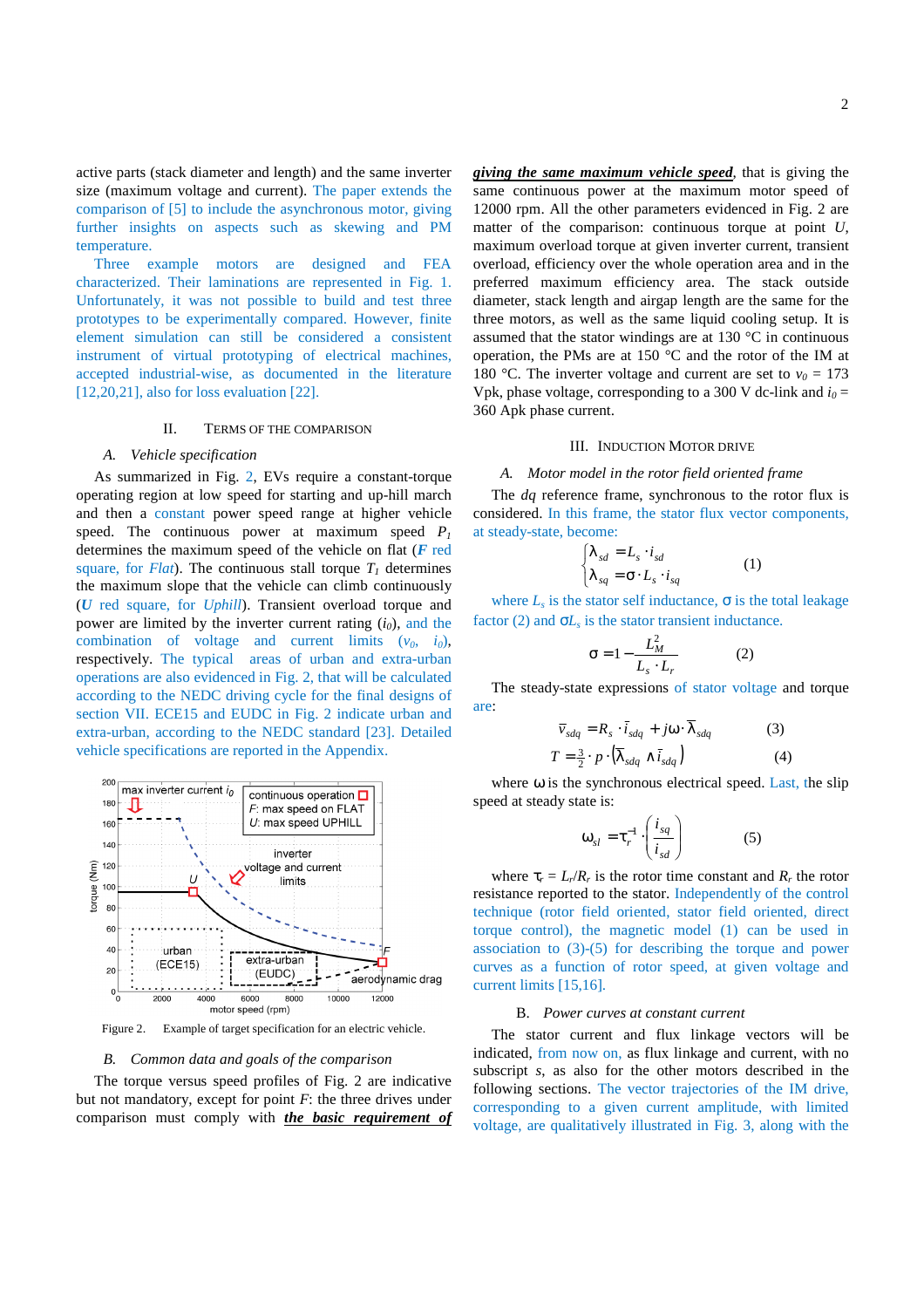corresponding power versus speed curves, in Fig. 4. The vector diagrams and power curves are replicated for the continuous current  $i_1$  and for the maximum current  $i_0$ . This may be not representative of the actual control trajectories of the drive, but power curves at given voltage and different current limits will be useful here and in the following for comparing the characteristics of the different drives.

It must be underlined that  $i_0$  is the same for all the three drives, that have the same inverter, while  $i_1$  depends on the machine type and will be slightly different for the three motors.

In Fig. 3 the stator current and stator flux linkage vector trajectories are reported [17]. As said, the *d* axis is the direction of the rotor flux linkage vector. At low speed, the MTPA (Maximum Torque Per Ampere) condition is considered, that means the overload point (A') will require a slightly higher d current component, if compared with the rated current point (A). At higher speeds, the voltage limit requires that the current vector is rotated towards the *q* axis (flux weakening region I), until the flux argument becomes 45°, that is the MTPV (Maximum Torque Per Voltage) condition represented as B and B', respectively. From B (and B') on, both current and flux vectors are reduced at constant phase angle (flux weakening region II).



Figure 3. Induction motor current and flux vector trajectories for maximum power under limited voltage amplitude



Figure 4. Induction motor power versus speed curves, for rated and overload current amplitudes and limited voltage.

In Fig. 4 the normalized power curves corresponding to rated and overload currents are shown. Unitary speed is the maximum operating speed, while the base power is equal to  $P_{lim} = 3/2 \cdot v_0 \cdot i_1$ . With this power scale, the A to B region of

the power curve at rated current  $i_1$  coincides with the power factor (PF) of the motor, having disregarded the losses. A good design practice is to design a motor having the transient inductance as low as possible, to push the MTPV region at rated current over the maximum speed, or at least not under, as in Fig. 4 (maximum speed is 1 per unit). This approach maximizes the output power at maximum speed, given the inverter size. At overload, B' is at a lower speed than B, how lower depending on the overload ratio  $i_0/i_1$ . From point B' on the power curve drops to rejoin the rated current curve at point B.

#### IV. IPM MOTOR DRIVE

#### A. *Motor model*

The voltage vector and torque expression are formally identical to the one of the IM,  $(3)$  and  $(4)$ , respectively. The linear magnetic model of the IPM motor is expressed by:

$$
\begin{aligned} \lambda_d &= L_d \cdot i_d + \lambda_m \\ \lambda_q &= L_q \cdot i_q \end{aligned} \tag{6}
$$

where  $\lambda_m$  is the PM flux linkage and the *d*, *q* inductance values are different according to the rotor saliency:

$$
\xi = \frac{L_q}{L_d} > 1\tag{7}
$$

Due to magnetic saturation, the two inductances  $(L_q)$  in particular) are variable with the current vector working point, and also *d*-*q* cross-coupling terms should be included in the magnetic equations (6).

#### B. *Power curves at constant current*

The vector trajectories and power curves are reported also for the IPM motor drive, in Fig. 5 and 6 respectively [17], for the case of a motor having high anisotropy and low per unit PM flux linkage. In this case, the phase angle of the current vector corresponding to MTPA is leading the *q* axis by 45° or even more [5]: in Fig. 5 point A (rated current) and point A' (maximum current) represent operation below the base speed. After the voltage limit, the current vector is rotated for flux weakening towards the MTPV locus, if any. Synchronous PM drives actually have a MTPV region (flux weakening region II) only for current values that are greater than the characteristic current [10]:

$$
|\vec{i}| > i_{ch} = \frac{\lambda_m}{L_d} \tag{8}
$$

The particular design condition (9) is chosen, where the continuous current equals the motor characteristic current *ich*  for having an ideally flat power profile at rated current:

$$
i_1 = i_{ch} \qquad (9)
$$

This implies that the MTPV is met only at overload current (e.g. point B' at maximum current  $i_0$ ).

In Fig. 6 the power versus speed curves of the IPM motor drive are reported at  $i_1$  and  $i_0$ . As for the IM, from base speed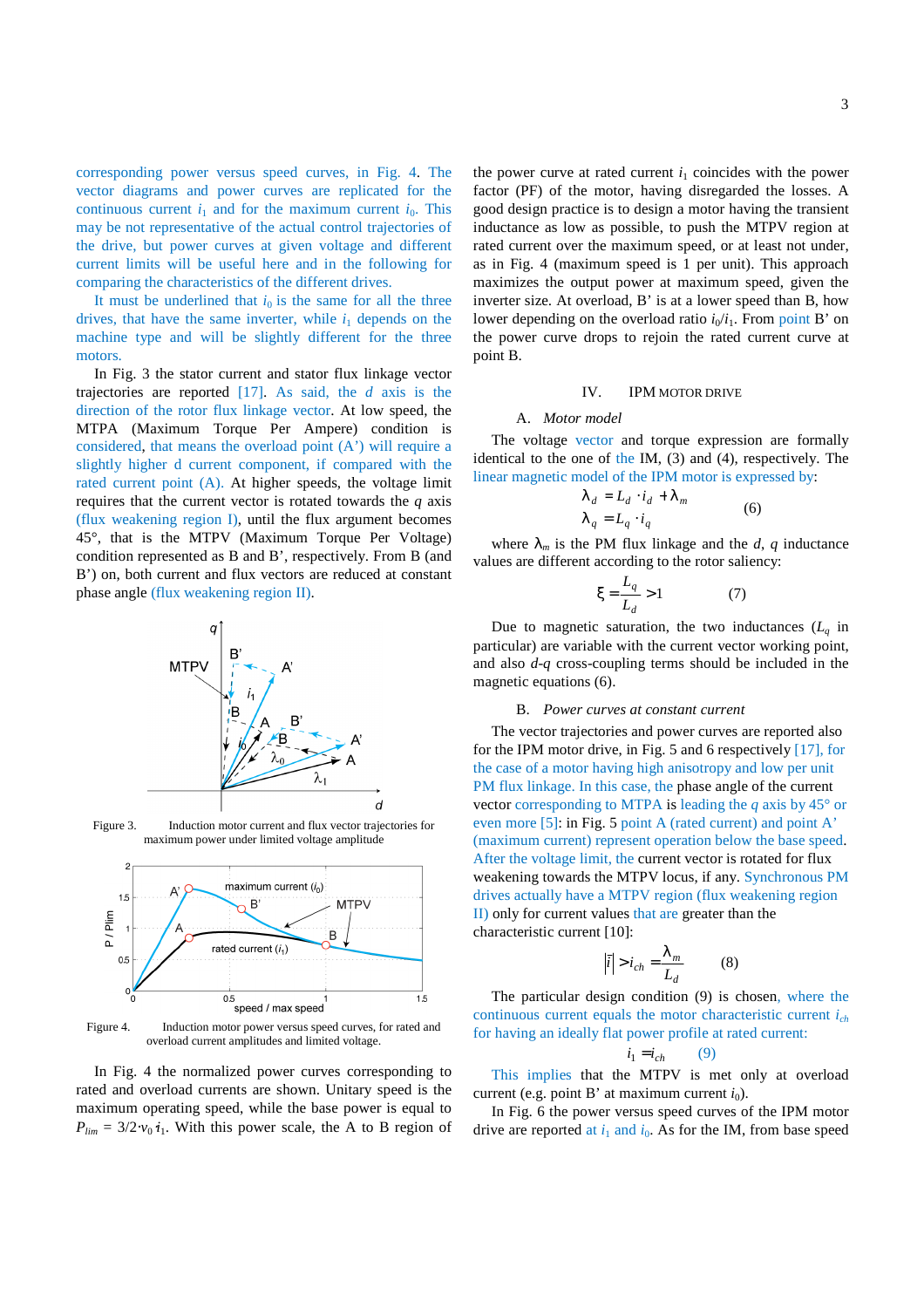on (point A), the per unit power at  $i_1$  is representative of the power factor, due to the scale factor  $P_{lim} = 3/2 \cdot v_0 \cdot i_1$ , that refers to  $i_1$ . The PF at maximum speed is unitary (dark curve, speed equal to 1), while in the same condition the PF of the IM is lower (0.7 in point B of Fig. 4). Slightly better values are possible for the IM, via the minimization of the transient inductance: the example IM design presented in section VI will actually have a PF of 0.8 at maximum speed. Still, the better power factor of the IPM motor leads to a lower  $i_1$  for the same continuous power, given the inverter voltage.



Figure 5. IPM current and flux vector trajectories for maximum power under limited voltage amplitude



Figure 6. IPM power versus speed curves (limited voltage), for rated and overload current amplitudes. Effect of rotor saliency on the power overload curve:

The power curve at maximum current  $i_0$  is also very flat, due to the high saliency. In Fig. 6 it is also shown, still qualitatively, that a low saliency motor would have a limited power overload capability (dashed overload line), as demonstrated in [5]. Hence, multi-layer IPM rotors like the one in Fig. 1 are more suitable for transient power overload, while less salient structures such as single layer or fluxconcentration IPM rotors have the power overload limitations typical of SPM motors, as addressed in the next section.

#### V. SPM MOTOR DRIVE

# A. *Motor model*

The linear magnetic model of the SPM motor is expressed by (6) with  $L_d = L_a = L$ .

$$
\lambda_d = L \cdot i_d + \lambda_m
$$
  
\n
$$
\lambda_q = L \cdot i_q
$$
 (10)

The single inductance value for both the *d*, *q* axes is due to the non salient geometry. At a deeper insight, magnetic saturation modifies the two inductances, resulting in magnetic saliency  $(L_d \neq L_q)$  in spite of the geometry and also produces cross-coupling terms, as for the IPM motor. The voltage and torque expressions are still (3) and (4), respectively, with the latter one becoming very simple when associated to the isotropic model (10):

$$
T = \frac{3}{2} \cdot p \cdot \lambda_m \cdot i_q \tag{11}
$$



Figure 7. SPM current and flux vector trajectories for maximum power under limited voltage amplitude



Figure 8. SPM power versus speed curves (limited voltage), for rated and overload current amplitudes

#### B. *Power curves at constant current*

In Fig. 7 the vector trajectories of the SPM motor drive are reported: at low speed the current vector is along the *q*-axis (points A and A'), that is MTPA operation. At higher speeds, as the voltage limit occurs, the current vector is rotated along the dashed paths for flux weakening. The design condition (9) is chosen also here as for the IPM motor, for the same reason of obtaining a flat power curve at rated current  $i_1$ . The MTPV is met when  $i_d = -i_{ch} = -i_l$  and the total flux linkage vector is along the *q* axis (point B'). Again, MTPV occurs at overload current only, due to the design condition (9). In MTPV operation the  $i_d$  current component remains equal to  $-i_{ch}$  and the torque producing component  $i_q$  is progressively reduced, as in Fig. 7.

In Fig. 8 the power versus speed curves of the SPM motor drive are reported, for rated and maximum currents. Both the power curves tend asymptotically to one per unit. According to Fig. 7, the flux linkage in MTPV has no *d*-axis component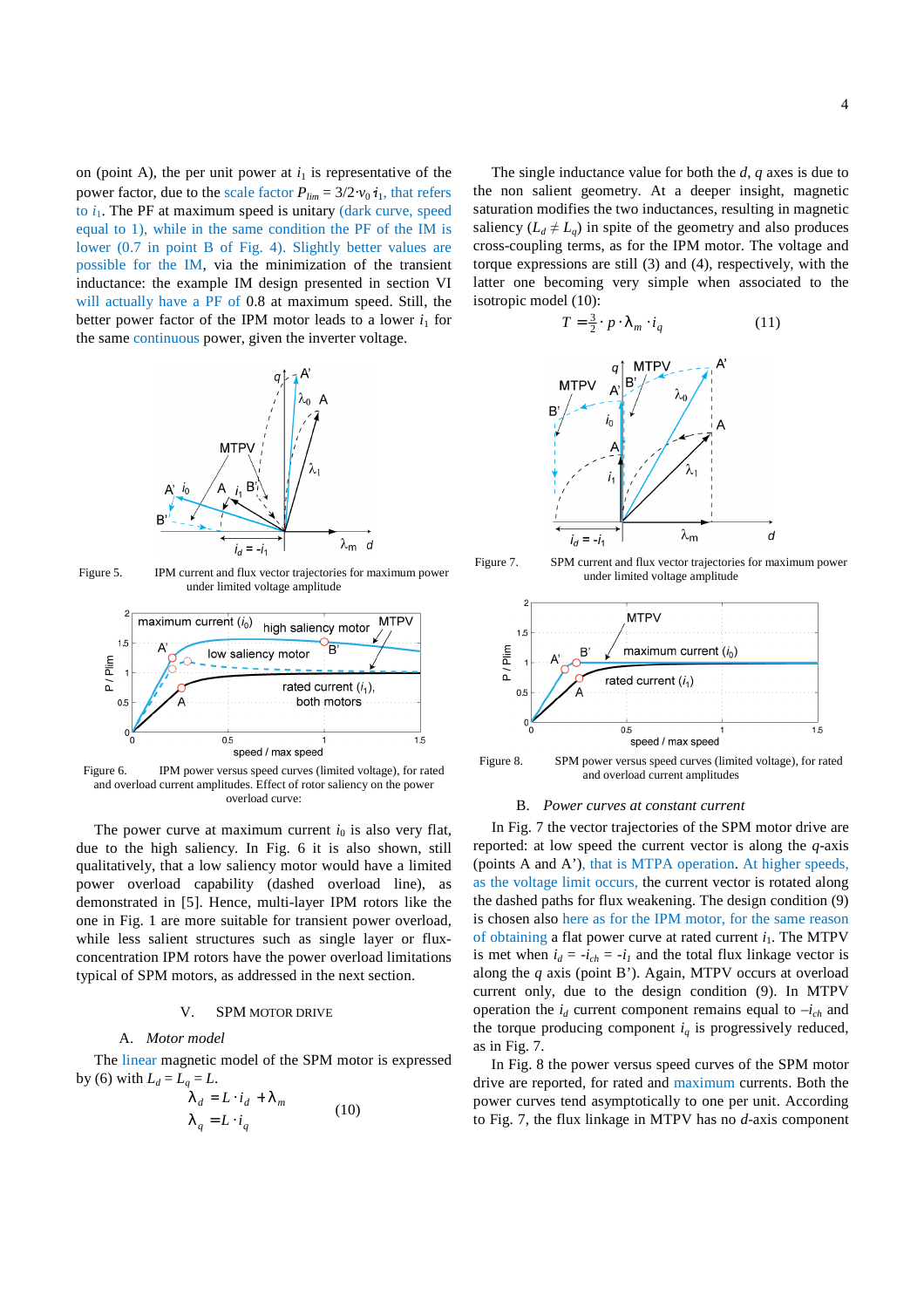and it is then directly proportional to torque:

$$
\lambda_{MTPV} \equiv \lambda_q = L \cdot i_q = \frac{L}{\frac{3}{2} p \cdot \lambda_m} \cdot T_{MTPV} \quad (12)
$$

At high speed, the voltage drop across the stator resistance is negligible:

$$
\left|\overline{v}_s\right| \cong \omega \cdot \left|\overline{\lambda}\right| \tag{13}
$$

Therefore, from manipulation of (11), (12) and (13) the torque and power at MTPV are obtained.

$$
T_{MTPV} = \frac{3}{2} p \cdot \frac{\lambda_m}{L} \cdot \frac{v_0}{\omega} = \frac{3}{2} \cdot \frac{p}{\omega} \cdot i_{ch} \cdot v_0 \tag{14}
$$
  

$$
P_{MTPV} = \frac{3}{2} \cdot i_{ch} \cdot v_0 \tag{15}
$$

It is then demonstrated that the overload power of SPM motors is upper limited according to the maximum voltage  $v_0$ and the motor characteristic current, *whatever the available overload current is.* With the design choice (9), the MTPV power limit coincides with  $P_{lim} = 3/2 \cdot v_0 \cdot i_1$ , that is the unitary power in Fig. 8.

#### VI. DESIGN RESULTS AND POWER CURVES

Three example motors having the same active dimensions are designed and compared by means of FEA. The continuous output power specification is 50 kW at 12000 rpm. The inverter voltage is 300 V dc, corresponding to 173 Vpk phase voltage  $(v_0)$  and the maximum current  $(i_0)$  is 360 Apk. The dimensions of the active stack are: 216 mm stator outside diameter and 170 mm active length for the three motors. The motors are water cooled. The ratings of the cooling setup are discussed in the dedicated subsection VII.F.

The three motors are designed for having the best compromise between continuous power, transient overload power and efficiency. All three are comprehensively evaluated by means of 2D, in terms of magnetic curves, core loss, PM loss and IM cage loss. The magnetic curves are calculated in all the  $i_d$ ,  $i_q$  operating plane, accounting for saturation effects. End connections additional resistance and inductance terms are evaluated analytically, also for the squirrel cage [11]. In particular, the magnetic curves of the IM are precisely evaluated with the method presented in [12]. The motor laminations are the ones reported in Fig. 1. The significant motor ratings are reported in Table I.

All machines have two pole-pairs, for limiting the impact of core and PM losses, given the 12000 rpm operation. The IM and the IPM motor have the same stator laminations, with 48 slots that is 4 slots per pole per phase. Such relatively high number of stator slots helps in minimizing the torque ripple and harmonic core loss of the IPM motor [14]. Dealing with the IM, the 48-40 stator-rotor slot combination of Fig. 1a is one of the suggested ones [24].

A counter-intuitive result of Table I is that the PM quantity of the IPM motor is higher than the one of the SPM:

1.95 kg versus 1.35 kg. This is related to the 12000 rpm speed specification, that results in the IPM rotor having very thick structural ribs in Fig. 1b. The thicker are the ribs, the more of the PM flux is shunted between layer and layer, resulting in an augmented PM quantity. Moreover, the PM quantity could be significantly reduced, as proposed in the recent work [8], and yet not applied to the example machine reported here. Structural ribs have been FEA evaluated against centrifugal stress.

Dealing with the surface mounted PMs, those of Fig. 1c are particularly thin: they have been verified against demagnetization at 150°C but with PM materials of lower grades they could have problems and should be made thicker. Thicker magnets increase the margin against demagnetization and re-balance the PM material quantities of the two motors.

TABLE I – RATINGS OF THE THREE MOTOR DESIGNS.

|                                                 |           | IM               | <b>IPM</b>     |     | <b>SPM</b>  |  |
|-------------------------------------------------|-----------|------------------|----------------|-----|-------------|--|
| Pole pairs                                      |           |                  | $\overline{c}$ |     |             |  |
| <b>Stator</b> slots                             |           | 48               |                |     | 6           |  |
| Stator outer diameter                           | mm        |                  | 216            |     |             |  |
| Stator bore diameter                            | mm        | 142              |                |     | 131         |  |
| Stack length                                    | mm        |                  | 170            |     |             |  |
| Airgap                                          | mm        | $\overline{0.7}$ |                |     |             |  |
| Number of turns                                 |           | 20               |                |     | 23          |  |
| Copper fill factor                              |           |                  | 0.4            |     |             |  |
| End connections                                 | 150<br>mm |                  |                |     | 77          |  |
| (per side)                                      |           |                  |                |     |             |  |
| Max speed                                       | rpm       |                  | 12000          |     |             |  |
| Continuous torque *                             | Nm        | 110              |                | 160 | 130         |  |
| Speed at continuous<br>torque $*$               | rpm       | 4000             | 3800           |     | 3800        |  |
| <b>Current at continuous</b><br>torque          | A pk      | 200              | 255            |     | 294         |  |
| Maximum speed **                                | rpm       | 11300            | 12000          |     | 10300       |  |
| Overload torque                                 | Nm        | 210              | 210            |     | 150         |  |
| Overload current                                | A pk      | 360              | 360            |     | 360         |  |
| Characteristic current<br>$(150^{\circ}C)$      | A pk      |                  | 205            |     | 193         |  |
| Phase rated voltage                             | V pk      | 173              | 173            |     | 173         |  |
| Phase back-emf<br>$(12000$ rpm, $20^{\circ}$ C) | V pk      |                  | 170            |     | 540         |  |
| Stator resistance (130°C)                       | Ω         | 0.027            | 0.027          |     | 0.021       |  |
| Rotor resistance $(180^{\circ}\text{C})$        | Ω         | 0.018            |                |     |             |  |
| Steel grade                                     |           | M250-35A         |                |     |             |  |
| PM grade                                        |           | BMN-42SH         |                |     |             |  |
| PM mass                                         | kg        |                  | 1.95           |     | 1.35        |  |
| Rotor temperature                               |           | $180^\circ$ C    |                |     | 150°C 150°C |  |

\* Low speed dot, in Fig. 13, at 3200 W dissipation

\*\* High speed dot, in Fig. 13, at 3200 W dissipation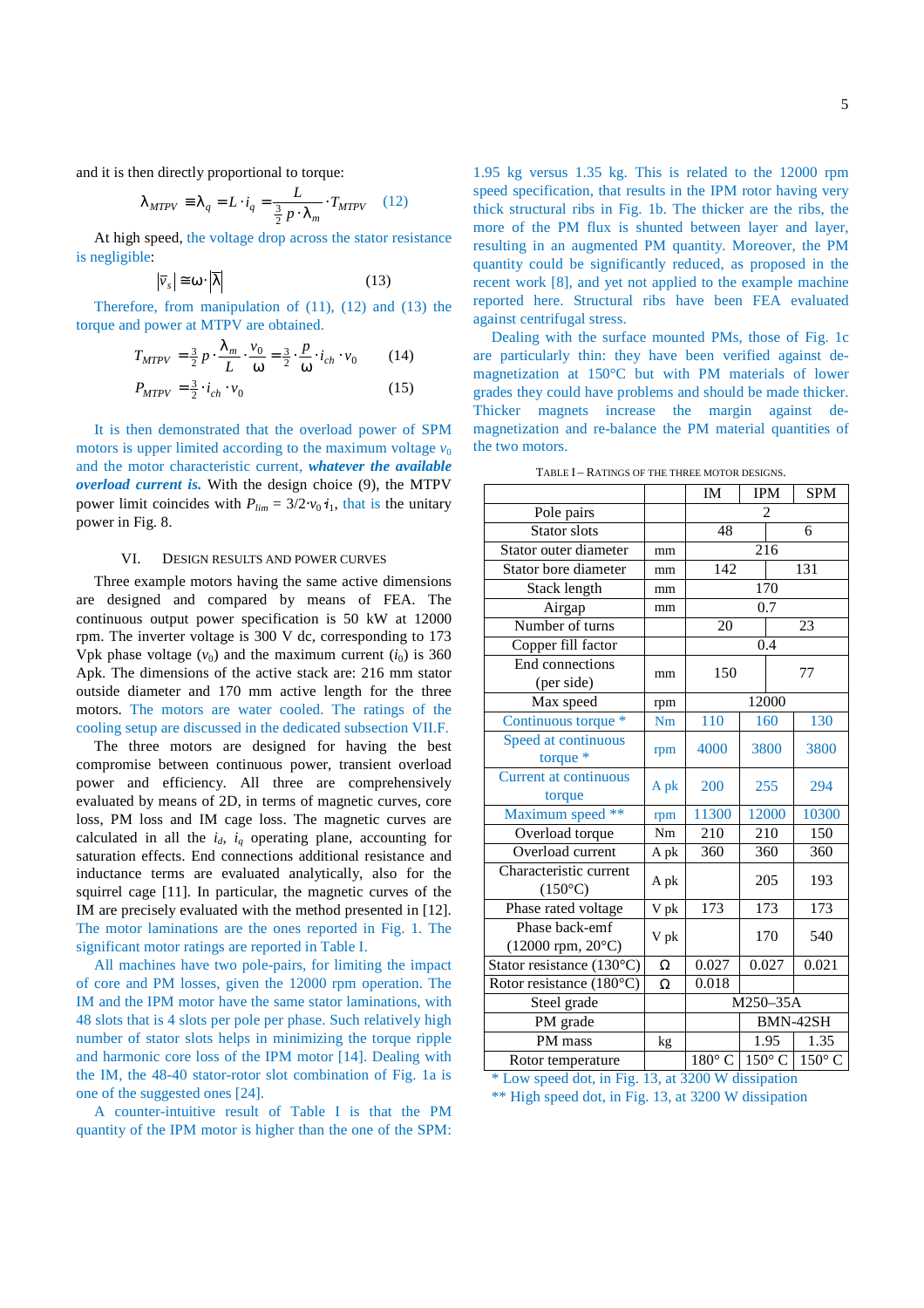#### *A. Rated power specification*

In Fig. 9 the three example designs are compared in terms of output power at given voltage and current. All three have similar torque for the example current, as the power curves at low speed demonstrate. Dealing with high speed, the SPM and IPM motor drives fulfill the continuous power specification of 50 kW at 12000 rpm with the example current of 216 Apk, that is close to their respective characteristic currents. The IM has a lower output power at high speed and requires a higher current value for the same power. As said, both the PM motors have unitary power factor at high speed with the current around *ich* and both their power curves tend to  $P_{lim} = 3/2 \cdot v_0 \cdot i_1$ , as shown in Figs. 6 and 8, due to the design choice  $i_l = i_{ch}$ . Then, for the same output power they have nearly the same characteristic current, as in Fig. 9.The IM has a lower output power at same current and voltage due to the lower power factor, as said in subsection III.B.

#### B. *Power at maximum inverter current*

The power output at maximum current of the three designs is compared in Fig. 10. As said, the SPM motor has no power overload due to the MTPV power clamping. Moreover, also the torque overload is quite limited with respect to the other two motors, due to hard saturation of the motor core related to the high armature flux at overload, indicated as crosssaturation (the q-current produced flux reduces the d-flux component, that is the torque factor of the machine). The IPM motor and the IM have the same maximum transient overload torque (point A' and speeds below) because, by coincidence, they have exactly the same torque angle at 360 A, MTPA. They both have quite flat power curves. The IPM motor enters the MTPV close to the maximum operating speed and the IM even over the speed rating.



Figure 9. Power curves of the three motors at same current and voltage. SPM and IPM motors fulfill the continuous power specification with the same current and voltage, while the IM requires a higher current.



Figure 10. Power curves of the three motors at maximum current and voltage. The continuous red lines, over point B' of the three curves, indicate the MTPV operating region.

#### C. *Effect of skewing*

All the three motors are skewed for minimizing torque ripple and possible acoustic noise. The IM and IPM motor have the same stator, with 48 slots, and are both skewed of 7.5 mechanical degrees (one stator slot). The SPM motor is skewed by 30 mechanical degrees. The general consequence of skewing is to reduce the average torque and power factor, and then output power at high speed. The power of the three motors are compared in Fig. 11, for different skew angles.

The continuous power curves of IM and IPM in the top and medium subfigures of Fig. 11 refer to the nominal skewing. In the same graphs, the effect of twice the skewing angle is also shown, stating that motors with lower slot numbers would suffer more power drop due to skewing effects.

The SPM power curves (bottom of Fig. 11) are not affected by skewing, despite the large skewing angle due to the low number of slots. This counter-intuitive result is justified by the fact that the SPM machine core is quite saturated at no load. The skewed construction results in a machine that is partially less saturated and has nearly the same output characteristics.

In conclusion, skewing has a relatively little impact on the power characteristics of all three motors, even if as a consequence of very different physical reasons.

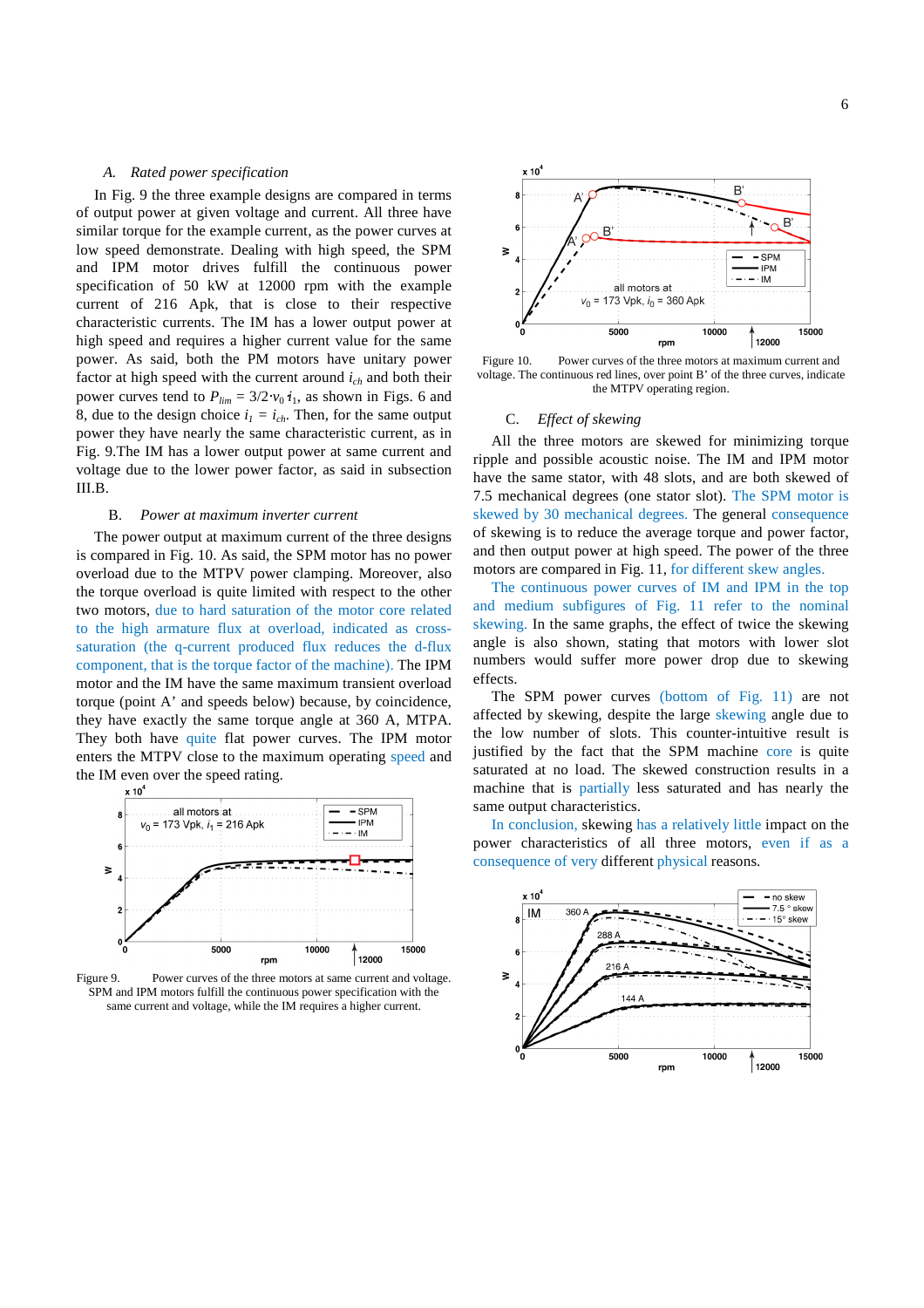

Figure 11. Effect of skewing on the power curves at constant current and voltage of the three design examples.

# D. *Effect of rotor temperature*

PM temperature is another factor that affects the power curves of PM synchronous motors. In Fig. 12, the operating temperature of 150°C is compared to the lower value of 60°C. The SPM overload curve (bottom subfigure) is higher at lower temperature due to the higher  $i_{ch}$  in (15), given that the characteristic current varies with temperature as the no load flux, according to (8). The IPM motor (top subfigure) is less sensitive to temperature variations than SPM one, as expected from a very salient machine with respect to a non salient one. In particular, the IPM power curve at rated current is practically insensitive to temperature, while the overload curve reduces more evidently at high speed. The rotor temperature of the IM has a very little effect on the output power curves of the example motor and they have not been reported in Fig. 12 for space reasons. E.g. at 3500 rpm, 100 Nm the slip speed is 112 rpm at 20°C and 184 rpm at 180°C.





Figure 12. Effect of PM temperature on the power curves of the IPM and SPM motor designs.

#### VII. LOSS ANALYSIS AND EFFICIENCY

Core losses, PM losses and rotor cage losses of the IM are FEA evaluated with Infolytica Magnet 7.2, via *Transient with motion*, two-dimensional (2D) simulations.

# A. *FEA evaluation of core losses*

Core losses are calculated in post-processing by means of a modified Steinmetz equation (16) fitting the manufacturers loss data as a function of flux-density and frequency:

$$
\frac{\mathbf{W}}{\mathbf{kg}} = k_h \cdot f^{\alpha} \cdot B^{\beta} + k_e \cdot f^2 \cdot B^2 \qquad (16)
$$

Where the values of the coefficients are:  $k_h = 0.00778$ ,  $\alpha =$ 1.23,  $β = 1.79$ ,  $k_e = 3.15e-005$  for the for the M250-35A steel grade. The loss model (16) groups the hysteresis and the anomalous loss into a single term, proportional to  $(f)^\alpha$ . The second term of (16), proportional  $(f)^2$ , accounts for eddycurrent loss.

For the SPM and IPM motors, a set of simulations at impressed currents is run on a grid covering the respective operating regions in the  $(i_d, i_q)$  plane, at rated speed (4000) rpm). This is very similar to what done for the evaluation of the *d*, *q* flux linkages at section VI, and the set of FEA run can even be the same both for fluxes and core losses. The output of the simulations is the loss model at reference speed  $n_0 = 4000$  rpm. The loss model is in the form of four surfaces (modified hysteresis term and eddy current term, both for the stator and the rotor), all four as a function of the current components  $i_d$ ,  $i_g$ . For extrapolating the loss at all speeds, modified hysteresis (h) and the eddy current (e) loss are evaluated in (17) according to the frequency exponents of (16), under the simplifying assumption that the frequency of local flux density variations is proportional to the synchronous speed in all the machine volume:

Core loss = 
$$
(loss)_h \cdot \left(\frac{n}{n_0}\right)^\alpha + (loss)_e \cdot \left(\frac{n}{n_0}\right)^2
$$
 (17)

The procedure followed for the IM is similar though the (*d*, *q*) stator current components are not known a-priori when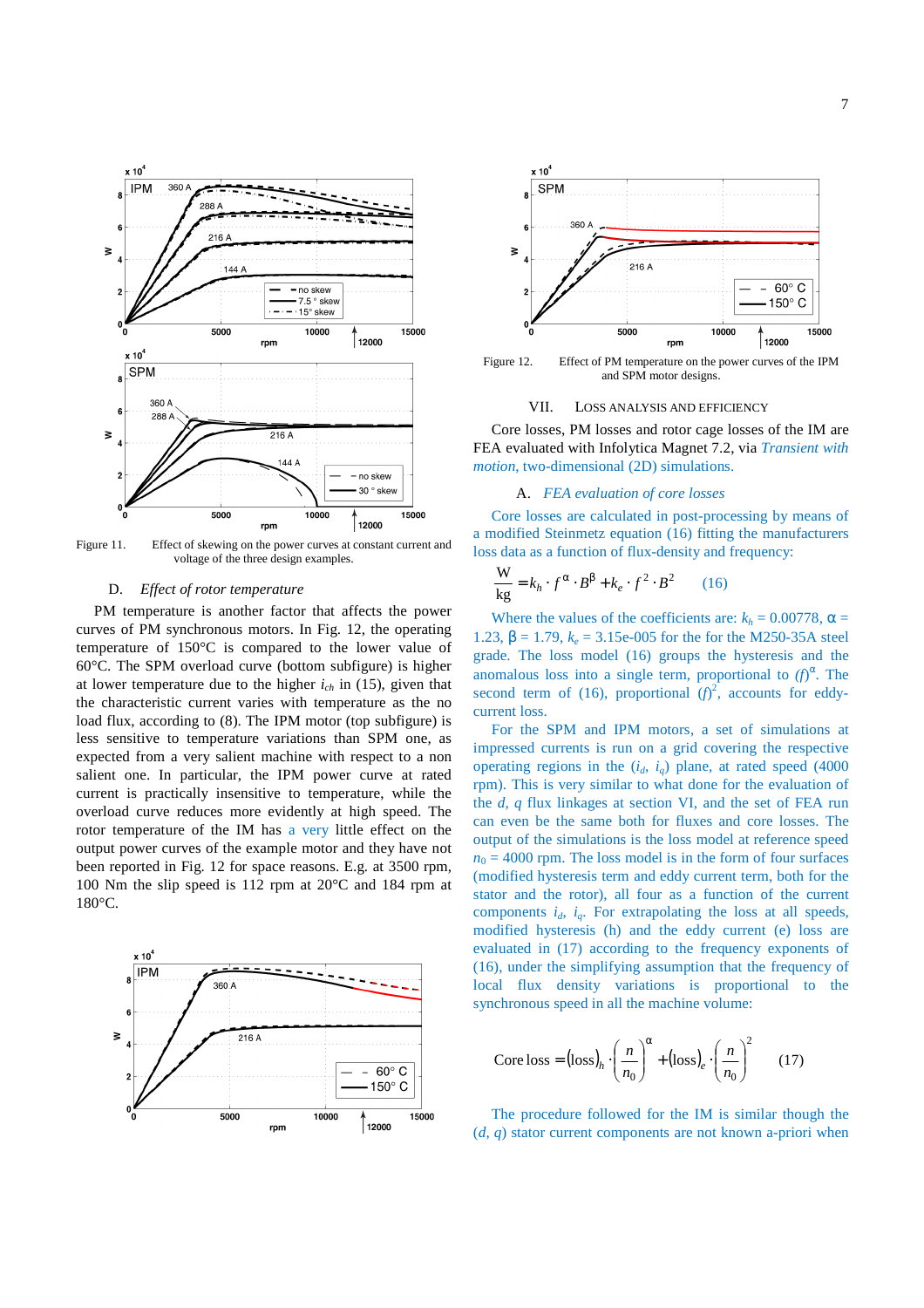running a current-impressed FEA of an IM. For simulating the willed  $(i_d, i_q)$  condition, a current vector of amplitude  $i_d^2 + i_q^2$ , rotating at synchronous speed of 4000 rpm is imposed into the motor phases. The rotor speed is set to be constant for having a certain slip speed, that reproduces the  $(i_d, i_q)$  condition in rotor-flux synchronous coordinates. The relationship between the slip speed and the RFOC (*d*, *q*) current components is known after the static evaluation of the IM magnetic curves introduced at section VI [12]. The extrapolation of stator loss at different speeds is made by (17), where *n* is the synchronous speed and not the rotor speed in this case. Rotor core loss is negligible with respect to all other loss terms.

# B. *FEA evaluation of PM losses*

PM losses are calculated via the same transient with motion FEA simulations used for core loss calculation, throughout all the  $(i_d, i_a)$  operating area. The eddy current loss in the solid PM material pieces is calculated by Magnet 2D according to the electrical conductivity of the material, that is 1.5e-006 S/m for the BMH-42SH grade. The PM loss of the example IPM motor turns out to be negligible in all conditions. Dealing with the SPM machine, the loss at different speeds is extrapolated according to the square of the mechanical speed. Tangential segmentation is included in the 2D FEA model, where all magnet poles are made of five segments. Dealing with the effect of axial segmentation, this is evaluated analytically in post-processing [13]: the example motor is segmented in ten pieces axial-wise. Further segmentation in either directions would not give any practical improvement.

#### C. *FEA evaluation of IM cage losses*

IM cage losses are calculated at any operating point by static FEA, with the rotor resistance estimated analytically [12]. This approach does not account for rotor space harmonics. Therefore, spot transient simulations are run for evaluating the additional rotor cage losses of the IM in specific working points, such as target continuous operation points *F* and *U*, showing that the impact of such loss term is quite limited. Additional losses due to inverter modulation have been FEA calculated and they are under 200 W in all operation modes, at 10 kHz switching frequency, with reference to pulse-width modulation. This loss term will be disregarded in the following.

#### D. *Power loss maps*

In Fig. 13 the loss maps of the three motors are reported, in the respective torque - speed operating regions. The dashed-line, maximum torque profile in each sub figure represent the current and voltage limits of each motor: as already discussed, this is very limited in the SPM case, while the other two motors show little differences, and only around maximum speed. The other dashed line is representative of





Figure 13. Power loss maps of the three designs over the respective torque versus speed operating regions. The torque limit profiles represent the benchmark continuos operation (continuous line) and the inverter limit (dasehd line).

The IM is the one with the highest losses at low speed. At high speed, it is intermediate between IPM and SPM motors. The SPM is the worst solution at high speed, because of PM loss and Joule loss related to the flux-weakening current component (negative  $i_d$ ). The IPM motor has the lowest losses in all conditions.

E. *Continuous operation and target points F and U* The continuous-line torque profile in all sub-plots of Fig.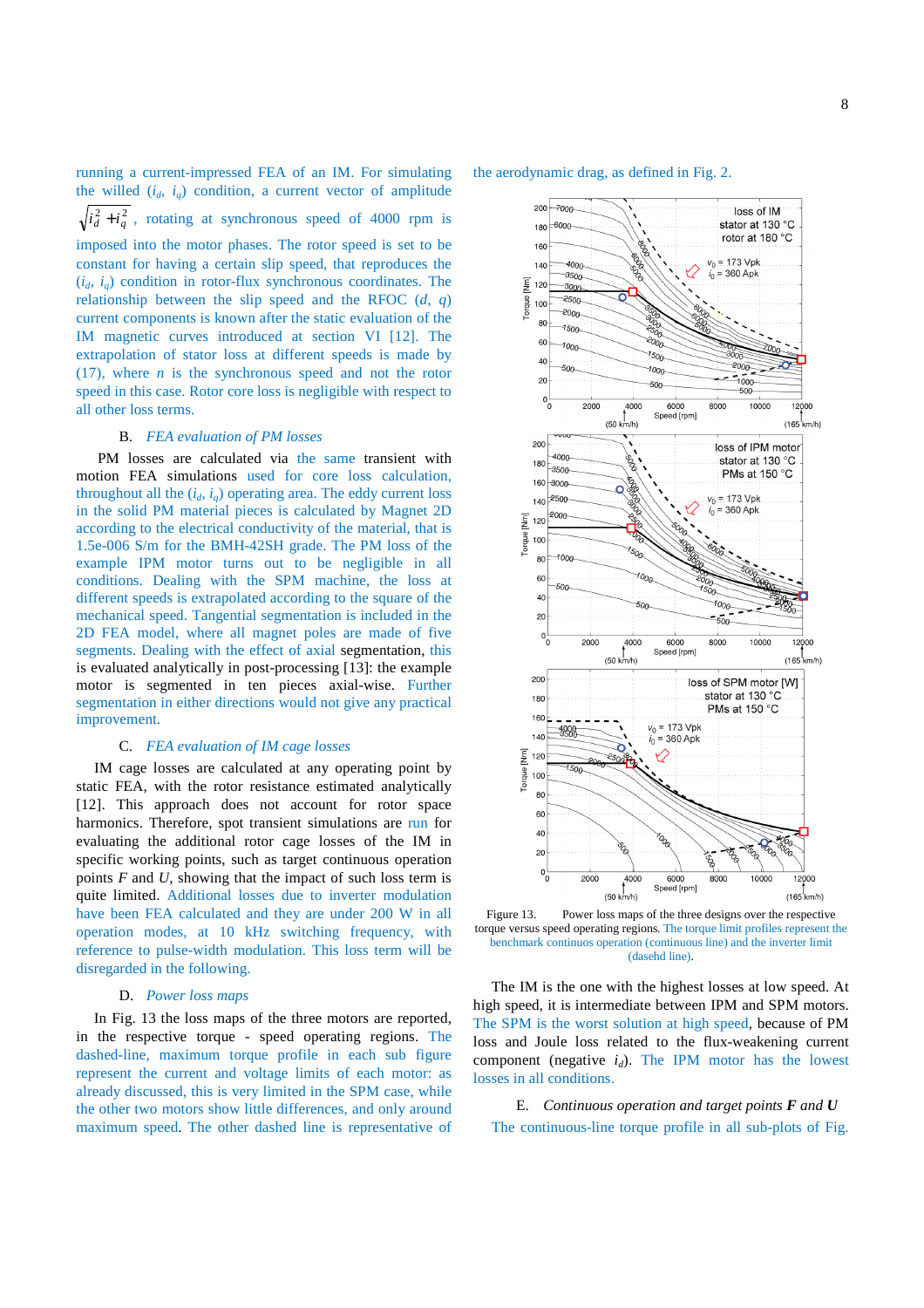13, same for all the motors, represents the benchmark of continuous operation. The two reference points *F* and *U*, defined in Fig. 2, are indicated with two square dots. The detail of losses in  $F$  and  $U$  is reported in Fig. 14. The total losses are similar for the two PM machines at low speed (point *U*), while at high speed SPM is heavily penalized by the PM loss. Stator Joule loss of the SPM are the minimum, due to short end connections. IM ones are the maximum, due to the higher current value for the given specification (as said in subsection VI.A). Stator core loss of the IPM motor is the highest, due to space harmonic fields.

The loss of the IPM motor at rated power point  $\vec{F}$  is 3200 W, both from Fig. 13b and Fig. 14a. This loss level is now set as a term of comparison between the three motors at high and low speed: the blue circles in Fig. 13 and the horizontal line in Fig. 14 all refer to 3200 W loss. The low speed blue circle is placed at 3650 rpm, corresponding to 50 km/h. The other one is placed on the intersection between the aerodynamic drag curve and the 3200 W curve. Both the circles stand for the *feasible continuous operation*, in case the common cooling setup coincides with the one designed for the IPM motor.



Figure 14. Loss detail in the referece points defined in Fig. 2: a) point *F* is 39 Nm, 12000 rpm; b) point *U* is 110 Nm, 4000 rpm.

The high speed circle of the IPM motor (Fig. 13b) coincides with the target point  $F$ , by definition, and the other one is at 155 Nm, well over the torque of the target point *U*. Dealing with the IM (Fig. 13a), the two circles put in evidence that this is slightly under target both at low and high speed, due to rotor losses. The SPM motor (Fig. 13c) behaves well at low speed and has problems at high speed: at 50 km/h the continuous torque is over U, still with a torque that is lower than the one of the IPM motor, for the reasons described at section V and in [5]. High speed operation would be limited, under the 3200 W loss assumption, to 10300 rpm, due to the very high PM loss (see Fig. 14a), despite the axial and tangential segmentation of the magnets. The feasible

continuous operation is the one referred to in Table I, indicated with starred values.

# F. *Feasibility of the cooling setup*

The IPM loss of 3200 W corresponds to a specific heat removal of 26 kW/ $m<sup>2</sup>$ , with reference to the outer surface of the stator stack: 216 mm diameter, 170 mm length, that is  $0.115 \text{ m}^2$ . This is supposed to be a special cooling setup, out of industrial standard for electric motors.

An example of experimental cooling setup is the one reported in [19], for a prototype motor for hybrid electric traction, with a target speed of 14000 rpm. The liquid cooling has the same flow rate considered here (10 liters per minute) and a higher inlet temperature (105 °C), related to the combustion engine coolant temperature. The prototype of [19] is stopped at 7500 rpm for temperature limits, with a specific heat flow of 19  $kW/m^2$ . The target speed of 14000 rpm would require something like 56 kW/m<sup>2</sup>.

Thanks to the lower inlet liquid temperature (60 $\degree$ C), possible in a purely electric vehicle, the cooling target of 26  $kW/m<sup>2</sup>$  may be considered realistic. Of course, the trend of having very dense motors in traction, with high speed ratings, requires the cooling setups to be designed purposely.

#### G. *NEDC driving cycle*

The three motors are compared in terms of energy consumption, with reference to the New European Driving Cycle (NEDC), that consists of four repeated ECE-15 driving cycles and an Extra-Urban driving cycle (EUDC) [23]. The vehicle data are reported in the Appendix.



The results, in W per hour, are reported in Fig. 15, and refer to regenerative braking conditions. Motor loss only are considered here: the other loss components of the powertrain, that are those of the battery and the power converters, are out of this comparison. IPM and SPM motors are very similar in the first part of the cycle, referring to urban operation. In suburban operation (from time 800 s on) the higher vehicle speed penalizes the SPM. The IM has definitely higher loss than the IPM one, but both motors have a constant rate of energy consumption all over the cycle time: more frequent starts and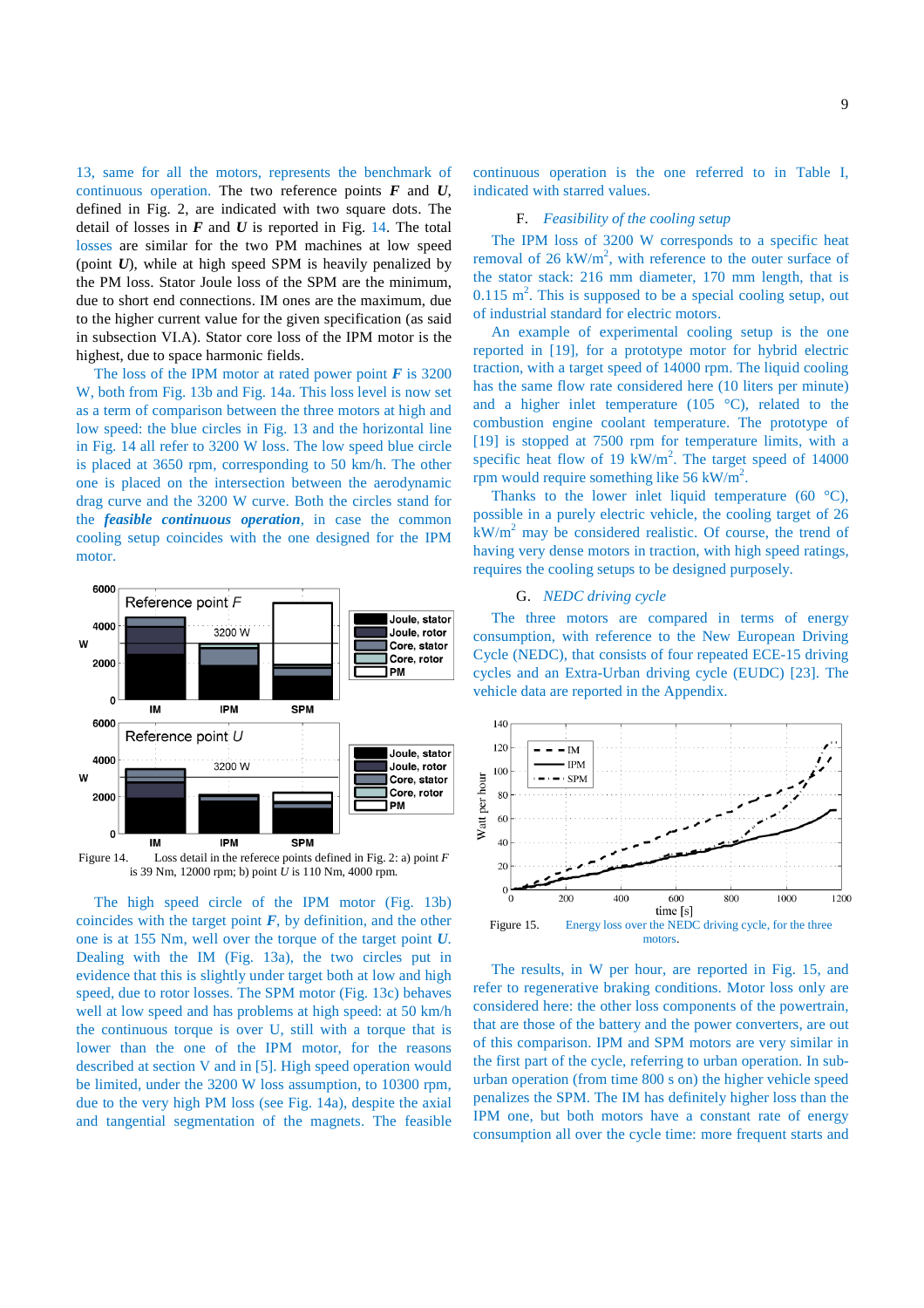stops in urban areas (0 to 800 s) produce the same power loss than less frequent speed variations at higher vehicle speed (800 s to 1200 s).

# H. *Efficiency maps*

In Fig. 16 the efficiency maps are reported, giving better evidence of the NEDC results, and of the loss impact in the different areas: the areas corresponding to the urban and suburban (ECE15) and extra-urban (EUDC) sections of the NEDC cycle are evidenced by dashed squares. The efficiency in the ECE15 area of IPM and SPM are comparable, as also demonstrated in Fig. 15, between 0 and 800s, and they are both higher than the efficiency of the IM. The EUDC covers the respective high efficiency areas of the IM and the IPM motor, the latter being better than the former, while the efficiency of the SPM motor drops significantly in this area due to speed related losses.

#### VIII. DISCUSSION

The comparison of the three motor designs leads to the following considerations:

• Both the SPM and IPM motors give the rated 50 kW at 12000 rpm for the same current level (216 A), that is close to the respective characteristic currents. The power curves of the two motors are practically identical at this current level (Fig. 9).

• The SPM motor has no power overload, at higher current levels (Fig. 10).

• Also overload torque is very limited, because at current overload the armature flux heavily saturates the machine core (Fig. 10, low speed region).

• The PM loss at high speed are very high, despite of magnets segmentation and the low number of pole pairs.

• As a consequence, the maximum vehicle speed in continuous operation should be de-rated by a factor 10200 rpm to 12000 rpm, if the same heat dissipation is considered for the SPM and the IPM competitor (Fig. 13, bottom, blue circle).

• Dealing with the IPM motor, the good performance is a consequence of the 48 slots stator, four layers rotor design-This produces a high saliency, resulting in the good overload capability, and an optimal torque versus harmonic loss compromise. Machines with less rotor layers might behave like the low saliency motor of Fig. 6, while machines with lower numbers of stator and rotor slots might incur into less indulgent harmonic loss at high speed [14].



• The IM needs more current for giving the rated 50 kW at 12000 rpm (Fig. 9), due to the lower power factor.

• The lower power factor also implies a higher stator current for fulfilling the continuous operation point  $\vec{F}$ **:** in Fig. 14, top diagram, the stator Joule loss of the IM is higher than the one of the IPM with the same stator, due to the power factor.

• Moreover, the IM motor is penalized, with respect to the IPM motor, by the cage losses (Fig. 14).

• Nevertheless, the IM has a very good overload capability: at low speed the torque at maximum inverter current is the same as the one IPM motor (Fig. 10, point A').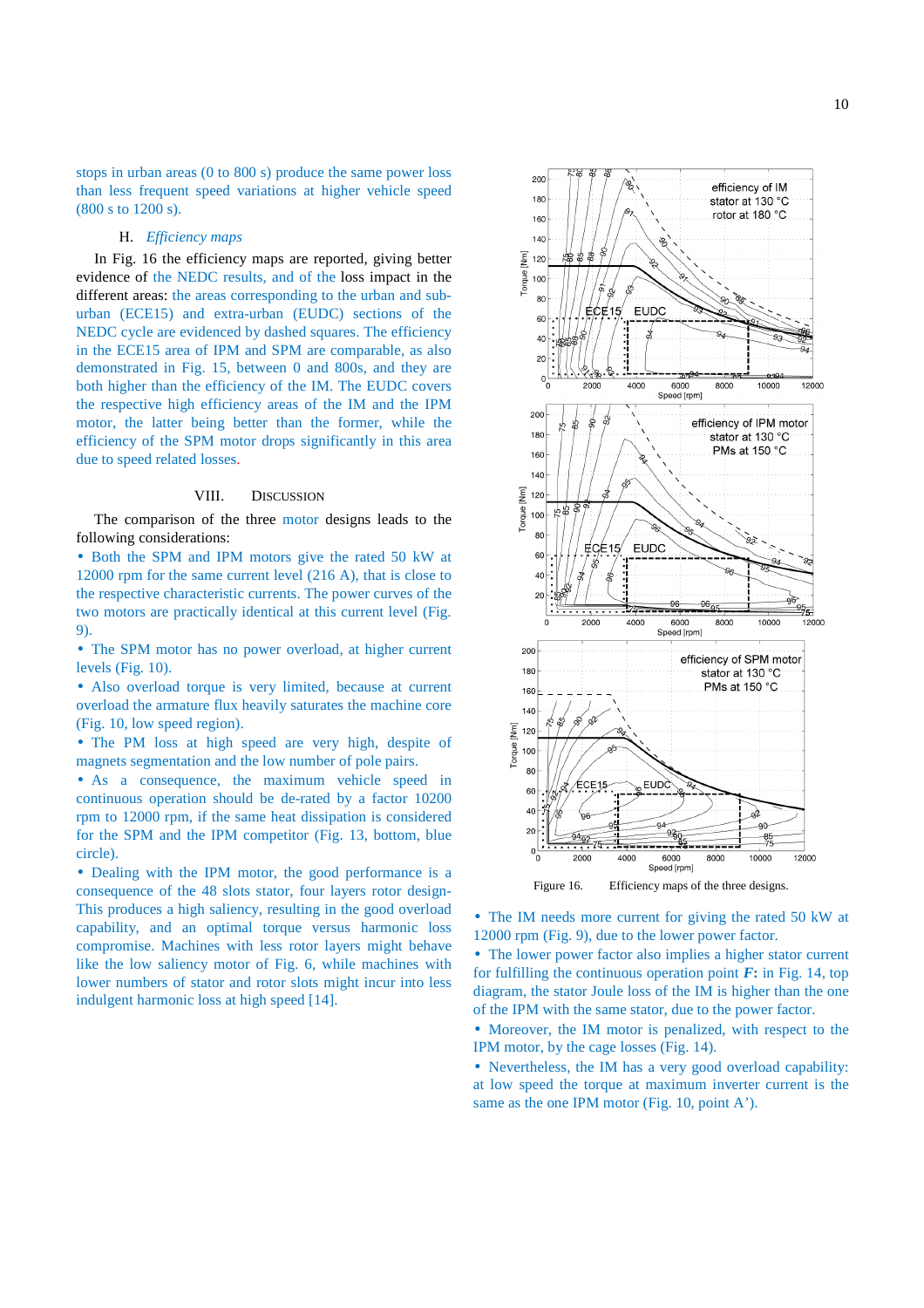# IX. CONCLUSION

The performance of three AC motor drives for electric traction is compared. The three design examples have the same stack and inverter size and the same cooling. The three designs are FEA evaluated, and all main aspects of magnetic and loss modeling are accounted for.

The SPM motor has severe limitations at overload, independently of the available inverter current, and at high speed, due to PM loss.

The IPM motor has the better overall performance, in terms of power overload curve and efficiency at any load and any speed, provided that it is a high saliency machine, maximized by proper design.

The IM has overload power curves that are not far from the ones of the IPM, provided that is designed to have the lowest possible transient reactance. In terms of loss and energy consumption, this is penalized by the cage losses both at low and high speed.

All considered, the example motors show that it is not always true that SPM machines are more compact and more torque dense than any other machine.

#### **APPENDIX**

The vehicle data used for evaluating the NEDC cycle in section VII are reported in Table II.

| Vehicle mass                       | kg                          | 1064                |
|------------------------------------|-----------------------------|---------------------|
| Wheels inertia                     | $\text{kg}\cdot \text{m}^2$ | 2.8                 |
| $Motor + transmission inertia$     | $\text{kg}\cdot \text{m}^2$ | 0.02                |
| Wheel radius                       | m                           | 0.285               |
| <b>Frontal</b> area                | m                           | 1.8                 |
| Drag coefficient                   |                             | 0.39                |
| Rolling coefficient                | $(km/h)^{-1}$               | $3.3 \cdot 10^{-5}$ |
| <b>Static friction coefficient</b> |                             | 0.0116              |
| Motor to wheel speed ratio         |                             | 7.8                 |
| Transmission efficiency            |                             | 0.94                |
| Max vehicle speed                  | km/h                        | 165                 |

#### TABLE II– VEHICLE SPECIFICATION

#### **REFERENCES**

- [1] Zhu, Z.Q.; Howe, D.; "Electrical Machines and Drives for Electric, Hybrid, and Fuel Cell Vehicles," Proceedings of the IEEE, vol.95, no.4, pp.746-765, April 2007
- [2] Chau, K.T.; Chan, C.C.; Chunhua Liu; "Overview of Permanent-Magnet Brushless Drives for Electric and Hybrid Electric Vehicles," Industrial Electronics, IEEE Transactions on, vol.55, no.6, pp.2246- 2257, June 2008
- [3] El-Refaie, A.M.; Jahns, T.M., "Comparison of synchronous PM machine types for wide constant-power speed range operation," Industry Applications Conference, 2005. Fourtieth IAS Annual Meeting. Conference Record of the 2005 , vol.2, no., pp. 1015-1022 Vol. 2, 2-6 Oct. 2005.
- [4] EL-Refaie, A.M.; Jahns, T.M., "Optimal flux weakening in surface PM machines using fractional-slot concentrated windings," *Industry Applications, IEEE Transactions on* , vol.41, no.3, pp. 790-800, May-June 2005
- [5] Pellegrino, G.; Vagati, A.; Guglielmi, P.; Boazzo, B.; "Performance Comparison Between Surface-Mounted and Interior PM Motor Drives for Electric Vehicle Application," Industrial Electronics, IEEE Transactions on , vol.59, no.2, pp.803-811, Feb. 2012
- [6] Jahns, T.M.; Caliskan, V.; "Uncontrolled generator operation of interior PM synchronous machines following high-speed inverter shutdown, *Industry Applications, IEEE Transactions on* , vol.35, no.6, pp.1347- 1357, Nov/Dec 1999
- [7] PeiZhe Xue; JinFu Lin; "Discussion on the Rare earth resources and its development potential of Inner Mongolia of China," Materials for Renewable Energy & Environment (ICMREE), 2011 International Conference on , vol.1, no., pp.9-12, 20-22 May 2011
- [8] Guglielmi, P.; Boazzo, B.; Armando, E.; Pellegrino, G.; Vagati, A.; "Magnet minimization in IPM-PMASR motor design for wide speed range application," Energy Conversion Congress and Exposition (ECCE), 2011 IEEE , vol., no., pp.4201-4207, 17-22 Sept. 2011
- [9] Ooi, S.; Morimoto, S.; Sanada, M.; Inoue, Y.; "Performance evaluation of a high power density PMASynRM with ferrite magnets," Energy Conversion Congress and Exposition (ECCE), 2011 IEEE , vol., no., pp.4195-4200, 17-22 Sept. 2011
- [10] Soong, W.L.; Miller, T.J.E.; "Field-weakening performance of brushless synchronous AC motor drives" Electric Power Applications, IEE Proceedings, vol.141, no.6, pp.331-340, Nov 1994
- [11] Boglietti, A.; Cavagnino, A.; Lazzari, M.; "Computational Algorithms for Induction-Motor Equivalent Circuit Parameter Determination—Part I: Resistances and Leakage Reactances, "Industrial Electronics, IEEE Transactions on , vol.58, no.9, pp.3723-3733, Sept. 2011
- [12] Alberti, L.; Bianchi, N.; Bolognani, S.; "Variable-Speed Induction Machine Performance Computed Using Finite-Element," Industry Applications, IEEE Transactions on , vol.47, no.2, pp.789-797, March-April 2011
- [13] Sergeant, P.; Van den Bossche, A.; "Segmentation of Magnets to Reduce Losses in Permanent-Magnet Synchronous Machines, Magnetics, IEEE Transactions on , vol.44, no.11, pp.4409-4412, Nov. 2008
- [14] Pellegrino, G.; Guglielmi, P.; Vagati, A.; Villata, F.; "Core Losses and Torque Ripple in IPM Machines: Dedicated Modeling and Design Tradeoff," Industry Applications, IEEE Transactions on , vol.46, no.6, pp.2381-2391, Nov.-Dec. 2010
- [15] Xu, X.; Novotny, D.W.; "Selection of the flux reference for induction machine drives in the field weakening region," Industry Applications, IEEE Transactions on , vol.28, no.6, pp.1353-1358, Nov/Dec 1992
- [16] Sang-Hoon Kim; Seung-Ki Sul; "Maximum torque control of an induction machine in the field weakening region," Industry Applications, IEEE Transactions on , vol.31, no.4, pp.787-794, Jul/Aug 1995
- [17] Bianchi, N.; Bolognani, S.; "Unified approach to the analysis and design of an AC motor drive for flux-weakening operations," Industry Applications Conference, 1998. Thirty-Third IAS Annual Meeting. The 1998 IEEE , vol.1, no., pp.95-102 vol.1, 12-15 Oct. 1998
- [18] Yamazaki, K.; Shina, M.; Kanou, Y.; Miwa, M.; Hagiwara, J.; "Effect of Eddy Current Loss Reduction by Segmentation of Magnets in Synchronous Motors: Difference Between Interior and Surface Types, "Magnetics, IEEE Transactions on, vol.45, no.10, pp.4756-4759, Oct. 2009
- [19] EL-Refaie, A.M.; Alexander, J.P.; Galioto, S.; Shah, M.R.; Kum-Kang Huh: Gerstler, W.D.; Tangudu, J.; Jahns, T.M.; "Scalable, low-cost, high performance IPM Motor for Hybrid Vehicles," Electrical Machines (ICEM), 2010 XIX International Conference on , vol., no., pp.1-6, 6-8 Sept. 2010
- [20] El-Refaie, A.; Jahns, T.M.; McCleer, P.J.; McKeever, J.W.; "Experimental verification of optimal flux weakening in surface PM machines using concentrated windings," Industry Applications Conference, 2005. Fourtieth IAS Annual Meeting. Conference Record of the 2005 , vol.2, no., pp. 1050- 1057 Vol. 2, 2-6 Oct. 2005
- [21] Gyu-Hong Kang; Jung-Pyo Hong; Gyu-Tak Kim; Jung-Woo Park; "Improved parameter modeling of interior permanent magnet